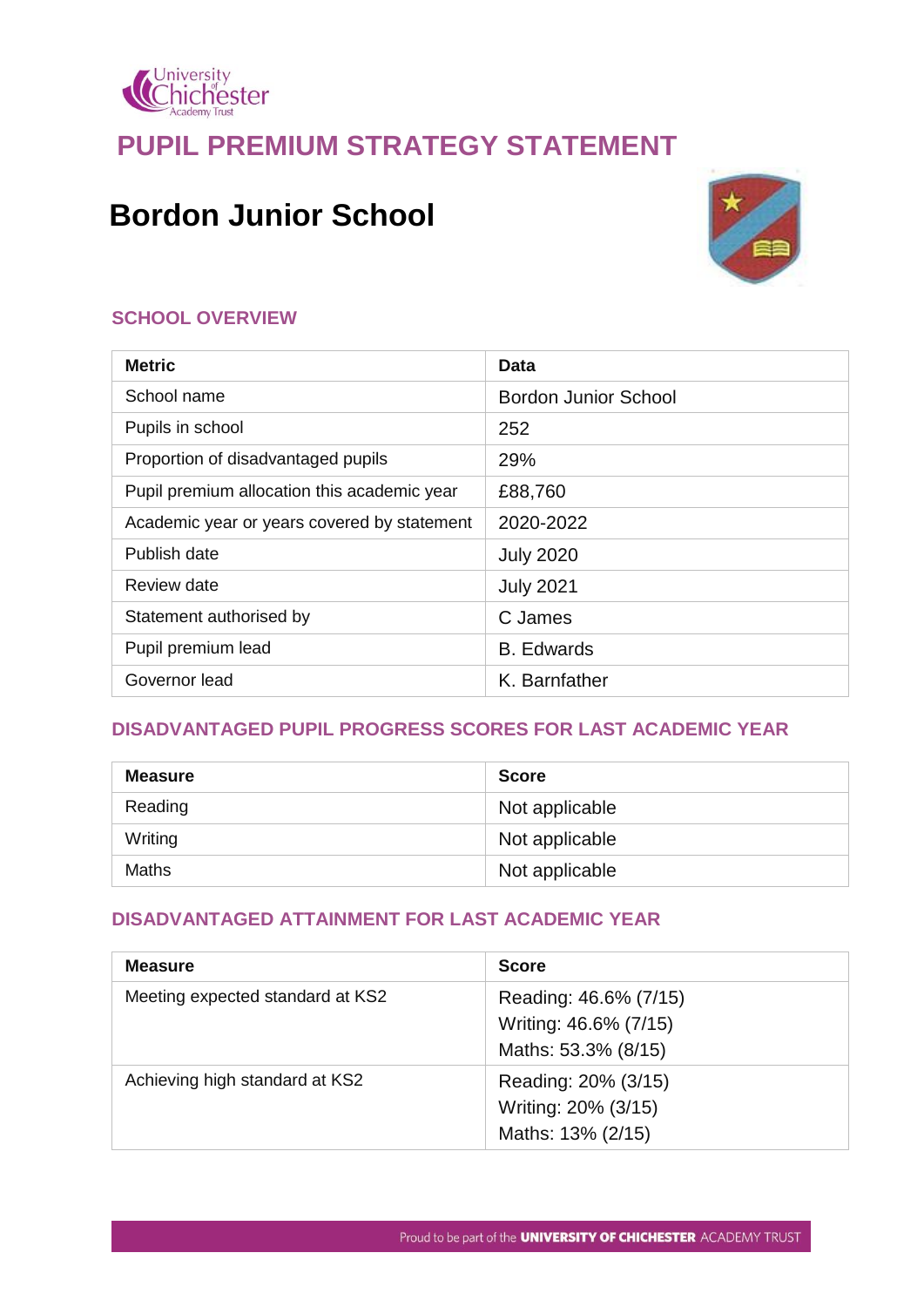

#### **STRATEGY AIMS FOR DISADVANTAGED PUPILS**

| Aim                     | <b>Target</b>                                                                                                                                                                      | <b>Target date</b> |
|-------------------------|------------------------------------------------------------------------------------------------------------------------------------------------------------------------------------|--------------------|
| Progress in Reading     | Pupils eligible for PP demonstrate a<br>good level of skill in reading by the end<br>of year 6<br>We will diminish the gap for reading<br>scores between PP and non-PP<br>children | <b>July 2021</b>   |
| Progress in Writing     | Pupils eligible for PP demonstrate a<br>good level of skill in writing by the end<br>of year 6<br>We will diminish the gap for writing<br>scores between PP and non-PP<br>children | <b>July 2021</b>   |
| Progress in Mathematics | Pupils eligible for PP attain well in<br>mathematics by the end of year 6                                                                                                          | <b>July 2021</b>   |
| Wider strategies        | Pupils eligible for PP display a happy<br>and positive view of themselves and<br>the school<br>Stirling checklist                                                                  | <b>July 2021</b>   |
| Other                   | Pupils eligible for PP engage in a wide<br>range of activities including music and<br>sport                                                                                        | <b>July 2021</b>   |

## **TEACHING PRIORITIES FOR CURRENT ACADEMIC YEAR**

| <b>Measure</b>                         | <b>Activity</b>                                                                                                                                                                                                                                    |
|----------------------------------------|----------------------------------------------------------------------------------------------------------------------------------------------------------------------------------------------------------------------------------------------------|
| Priority 1<br>Quality teaching for all | Ensure all teachers receive their allowance of CPD<br>focussed on:<br>supporting writing to get to greater depth<br>supporting vocabulary building<br>maths teaching<br>wider curriculum CPD delivered during staff<br>meetings by subject leaders |
| <b>Priority 2</b>                      | Additional non-class based time for teaching staff                                                                                                                                                                                                 |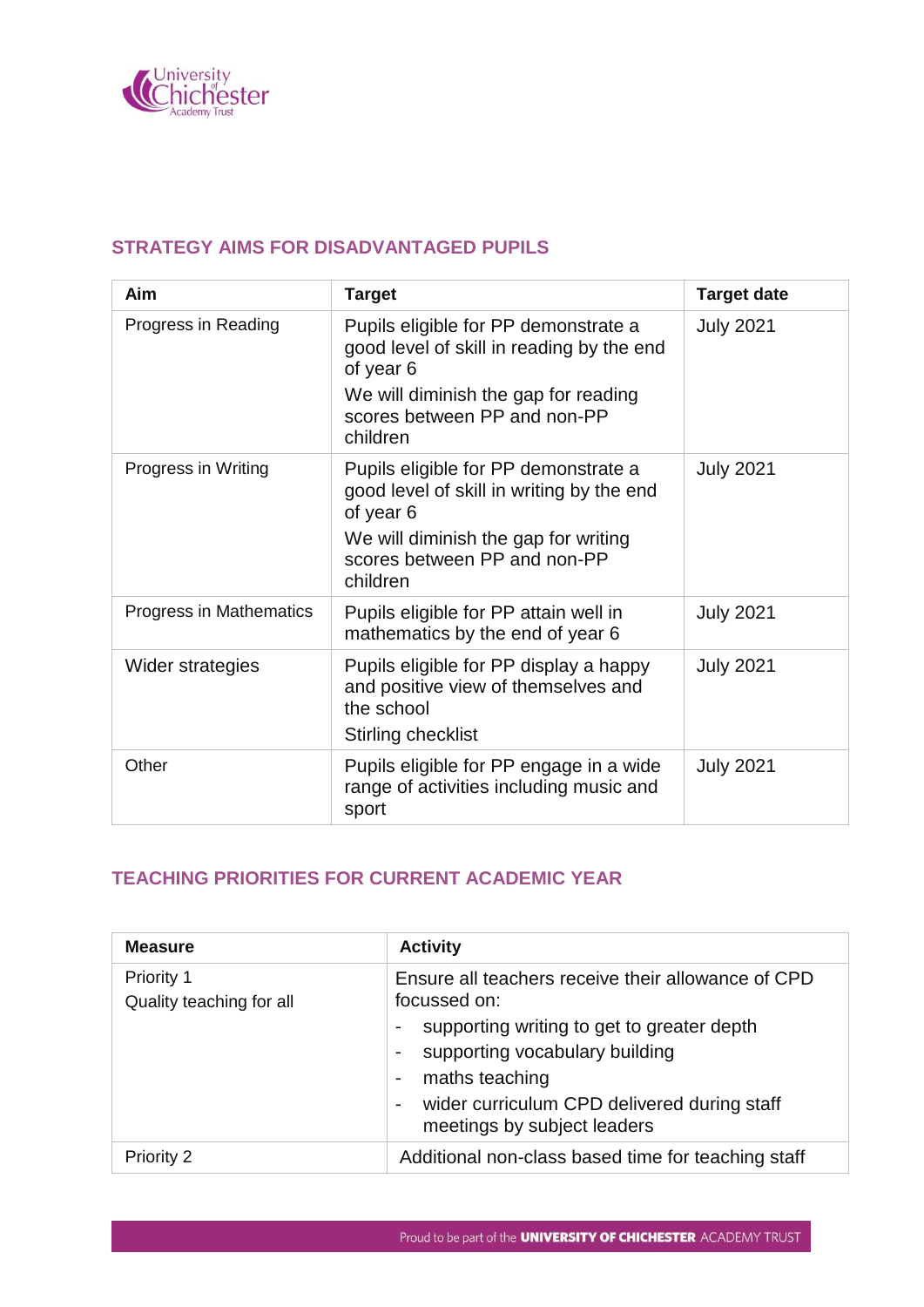

|                                                  | Additional teaching staff providing in lesson support<br>in target year groups.<br>Catch up sessions run before and after school with<br>specialist teachers.<br>1:1 tutoring sessions provided with specialist tutor<br>Volunteer reading programme in place for eligible<br>children. |
|--------------------------------------------------|-----------------------------------------------------------------------------------------------------------------------------------------------------------------------------------------------------------------------------------------------------------------------------------------|
| Barriers to learning these<br>priorities address | Low language levels on entry<br>Increased class numbers<br>Children from disadvantaged backgrounds lack of<br>focus and attention skills.                                                                                                                                               |
| Projected spending                               | £25,000 - £30,000                                                                                                                                                                                                                                                                       |

### **TARGETED ACADEMIC SUPPORT FOR CURRENT ACADEMIC YEAR**

| <b>Measure</b>                                   | <b>Activity</b>                                                                                                                                                                                                                                                                         |
|--------------------------------------------------|-----------------------------------------------------------------------------------------------------------------------------------------------------------------------------------------------------------------------------------------------------------------------------------------|
| Priority 1                                       | Enhanced inclusion team including increased<br>leadership and direct support to staff and pupils.<br>Additional support from educational psychologists.<br>Establish a wide range of structured interventions<br>targeted at maths and English support for children<br>eligible for PP. |
| Priority 2                                       | Establish small group maths interventions for<br>disadvantaged pupils falling behind age related<br>expectations.<br>Provide catch-up sessions for mathematics -<br>identified as an area of weakness.                                                                                  |
| Barriers to learning these<br>priorities address | Encouraging wider reading<br>Maths vocabulary                                                                                                                                                                                                                                           |
| Projected spending                               | £25,000 - £30,000                                                                                                                                                                                                                                                                       |

#### **WIDER STRATEGIES FOR CURRENT ACADEMIC YEAR**

| <b>Measure</b> | <b>Activity</b>                                                                                                                                                                                                                        |
|----------------|----------------------------------------------------------------------------------------------------------------------------------------------------------------------------------------------------------------------------------------|
| Priority 1     | Extended curriculum opportunities for eligible pupils.<br>'SASA' rocket scientists<br>Musical opportunities - clubs, competitions, visits,<br>٠<br>scholarships<br>Sporting opportunities – competitions, club<br>۰<br>funding, visits |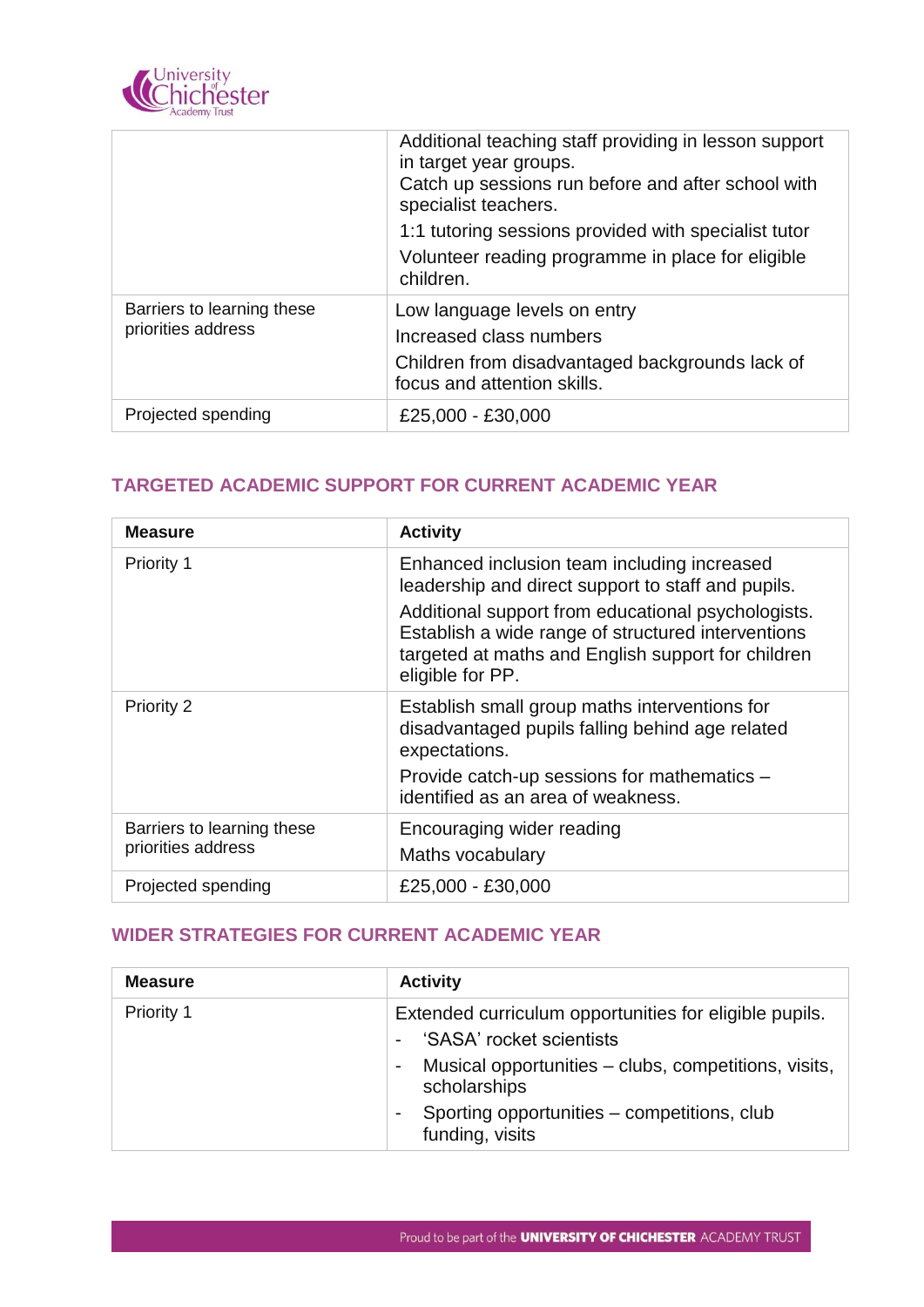

| <b>Priority 2</b>                                | A wide ranging programme of curricular activities<br>aimed at developing key personal attribute to transfer<br>into the classroom. |
|--------------------------------------------------|------------------------------------------------------------------------------------------------------------------------------------|
|                                                  | Activities to include: MFL, art, DT, Music, ICT, sport,<br>cookery, orienteering                                                   |
|                                                  | Subsidies for trips including residential which<br>ensures maximum uptake.                                                         |
|                                                  | Mentor programme in place for disadvantaged<br>pupils.                                                                             |
|                                                  | Ambassador programme for year 6 eligible children<br>transitioning to year 7.                                                      |
| Barriers to learning these<br>priorities address | Improving attendance and readiness to learn for<br>most eligible pupils.                                                           |
| Projected spending                               | £25,000 - £30,000                                                                                                                  |

#### **MANAGING RISK**

| Area             | <b>Challenge</b>                                                                 | <b>Mitigating action</b>                                                                                                                       |
|------------------|----------------------------------------------------------------------------------|------------------------------------------------------------------------------------------------------------------------------------------------|
|                  | Ensuring enough time is given<br>to allow for CPD                                | Use INSET days and staff<br>meeting 15 min sessions for<br>wider curriculum subjects.                                                          |
| Teaching         | Teacher's workload when<br>managing before and after<br>school booster sessions. | SLT aware of workload and<br>monitor alongside members of<br>staff. PPA slots given for<br>planning time specifically for<br>booster sessions. |
| Targeted support | Ensuring time for maths lead to<br>work with disadvantaged<br>groups.            | SLT and PP lead look into how<br>to release Maths lead to fulfil this<br>support.                                                              |
|                  | CPD for maths being<br>implemented across the<br>school.                         |                                                                                                                                                |
| Wider strategies | Engaging the families facing<br>the most challenges                              | AL (DHT) to boost parent<br>outreach programme.<br>Cross-school outreach<br>programme a possibility within<br>trust schools.                   |